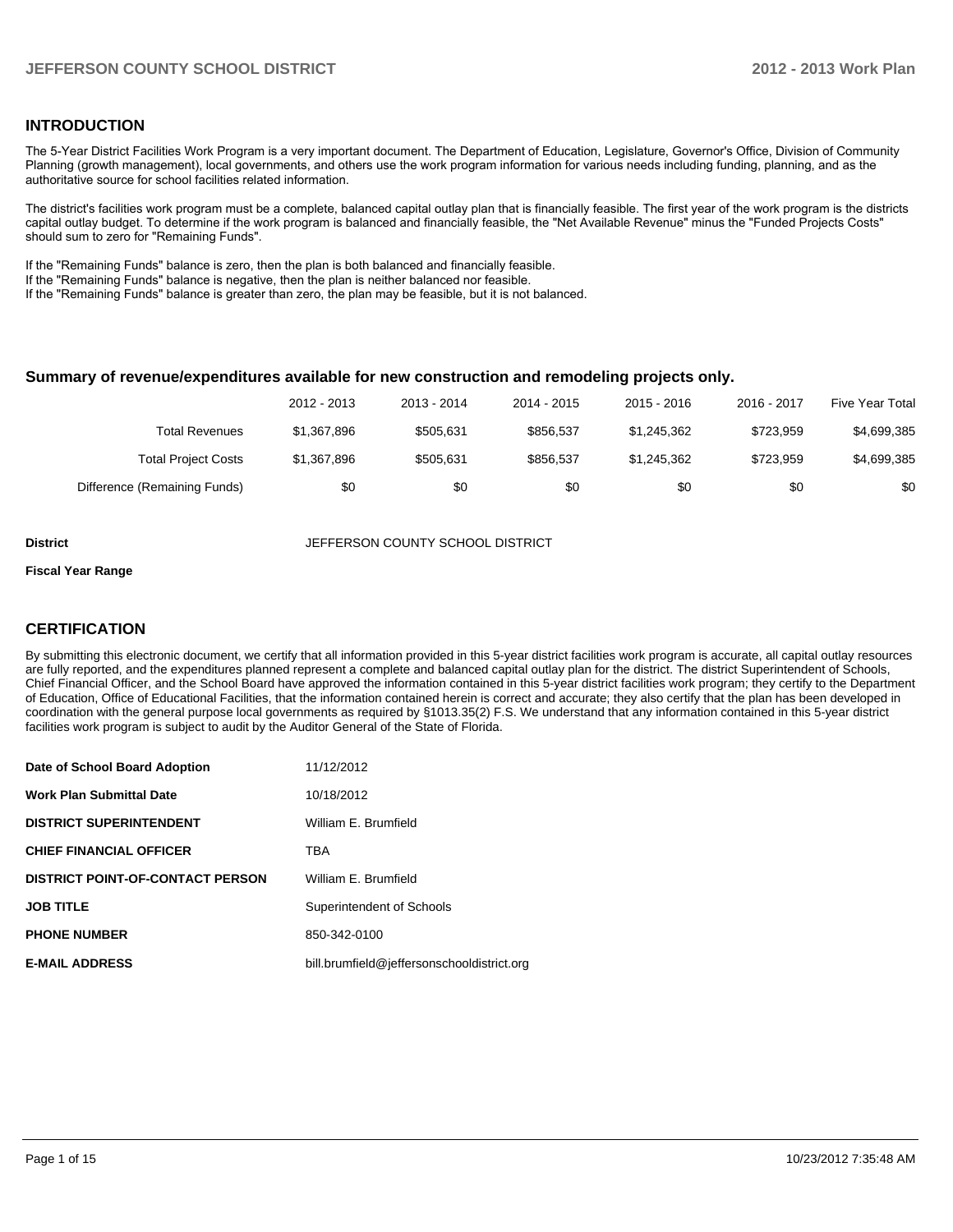# **Expenditures**

## **Expenditure for Maintenance, Repair and Renovation from 1.50-Mills and PECO**

Annually, prior to the adoption of the district school budget, each school board must prepare a tentative district facilities work program that includes a schedule of major repair and renovation projects necessary to maintain the educational and ancillary facilities of the district.

|                                  | Item                                                                                                                                                                                      | 2012 - 2013<br><b>Actual Budget</b> | 2013 - 2014<br>Projected | 2014 - 2015<br>Projected | 2015 - 2016<br>Projected | 2016 - 2017<br>Projected | Total       |  |  |
|----------------------------------|-------------------------------------------------------------------------------------------------------------------------------------------------------------------------------------------|-------------------------------------|--------------------------|--------------------------|--------------------------|--------------------------|-------------|--|--|
| <b>HVAC</b>                      |                                                                                                                                                                                           | \$50,000                            | \$50,000                 | \$50,000                 | \$50,000                 | \$50,000                 | \$250,000   |  |  |
| Locations:                       | CENTRAL FOOD SERVICES, JEFFERSON COUNTY MIDDLE/SR HIGH, JEFFERSON ELEMENTARY, JEFFERSON SENIOR HIGH (OLD),<br>JEFFERSON SUPERINTENDENT'S OFFICE, TRANSPORTATION DEPARTMENT                |                                     |                          |                          |                          |                          |             |  |  |
| Flooring                         |                                                                                                                                                                                           | \$40,000                            | \$25,000                 | \$25,000                 | \$25,000                 | \$25,000                 | \$140.000   |  |  |
| Locations:                       | CENTRAL FOOD SERVICES, HOWARD MIDDLE, JEFFERSON COUNTY MIDDLE/SR HIGH, JEFFERSON ELEMENTARY, JEFFERSON<br>SENIOR HIGH (OLD), JEFFERSON SUPERINTENDENT'S OFFICE                            |                                     |                          |                          |                          |                          |             |  |  |
| Roofing                          |                                                                                                                                                                                           | \$0 <sub>l</sub>                    | \$40,000                 | \$20,000                 | \$20,000                 | \$20,000                 | \$100,000   |  |  |
| Locations:                       | CENTRAL FOOD SERVICES, HOWARD MIDDLE, JEFFERSON COUNTY MIDDLE/SR HIGH, JEFFERSON ELEMENTARY, JEFFERSON<br>SENIOR HIGH (OLD), JEFFERSON SUPERINTENDENT'S OFFICE, TRANSPORTATION DEPARTMENT |                                     |                          |                          |                          |                          |             |  |  |
| Safety to Life                   |                                                                                                                                                                                           | \$100,000                           | \$100,000                | \$100,000                | \$100,000                | \$100,000                | \$500,000   |  |  |
| Locations:                       | CENTRAL FOOD SERVICES, HOWARD MIDDLE, JEFFERSON COUNTY MIDDLE/SR HIGH, JEFFERSON ELEMENTARY, JEFFERSON<br>SENIOR HIGH (OLD), JEFFERSON SUPERINTENDENT'S OFFICE, TRANSPORTATION DEPARTMENT |                                     |                          |                          |                          |                          |             |  |  |
| Fencing                          |                                                                                                                                                                                           | \$40,000                            | \$0                      | \$0                      | \$0                      | \$0                      | \$40,000    |  |  |
| Locations:                       | JEFFERSON COUNTY MIDDLE/SR HIGH, JEFFERSON ELEMENTARY, JEFFERSON SUPERINTENDENT'S OFFICE, TRANSPORTATION<br><b>DEPARTMENT</b>                                                             |                                     |                          |                          |                          |                          |             |  |  |
| Parking                          |                                                                                                                                                                                           | \$63,000                            | \$0                      | \$0                      | \$0                      | \$0                      | \$63,000    |  |  |
| Locations:                       | <b>TRANSPORTATION DEPARTMENT</b>                                                                                                                                                          |                                     |                          |                          |                          |                          |             |  |  |
| Electrical                       |                                                                                                                                                                                           | \$15,000                            | \$15,000                 | \$15,000                 | \$15,000                 | \$15,000                 | \$75,000    |  |  |
| Locations:                       | CENTRAL FOOD SERVICES, HOWARD MIDDLE, JEFFERSON COUNTY MIDDLE/SR HIGH, JEFFERSON ELEMENTARY, JEFFERSON<br>SENIOR HIGH (OLD), JEFFERSON SUPERINTENDENT'S OFFICE, TRANSPORTATION DEPARTMENT |                                     |                          |                          |                          |                          |             |  |  |
| Fire Alarm                       |                                                                                                                                                                                           | \$25,000                            | \$25,000                 | \$25,000                 | \$25,000                 | \$25,000                 | \$125,000   |  |  |
| Locations:                       | CENTRAL FOOD SERVICES, HOWARD MIDDLE, JEFFERSON COUNTY MIDDLE/SR HIGH, JEFFERSON ELEMENTARY, JEFFERSON<br>SENIOR HIGH (OLD), JEFFERSON SUPERINTENDENT'S OFFICE, TRANSPORTATION DEPARTMENT |                                     |                          |                          |                          |                          |             |  |  |
| Telephone/Intercom System        |                                                                                                                                                                                           | \$5.000                             | \$5,000                  | \$5.000                  | \$5,000                  | \$5.000                  | \$25,000    |  |  |
|                                  | Locations: JEFFERSON ELEMENTARY                                                                                                                                                           |                                     |                          |                          |                          |                          |             |  |  |
| <b>Closed Circuit Television</b> |                                                                                                                                                                                           | \$0                                 | \$0                      | \$0                      | \$0                      | \$0                      | \$0         |  |  |
|                                  | Locations: No Locations for this expenditure.                                                                                                                                             |                                     |                          |                          |                          |                          |             |  |  |
| Paint                            |                                                                                                                                                                                           | \$10,000                            | \$100,000                | \$65,000                 | \$75,000                 | \$75,000                 | \$325,000   |  |  |
| Locations:                       | CENTRAL FOOD SERVICES, JEFFERSON COUNTY MIDDLE/SR HIGH, JEFFERSON ELEMENTARY, JEFFERSON SENIOR HIGH (OLD),<br>JEFFERSON SUPERINTENDENT'S OFFICE, TRANSPORTATION DEPARTMENT                |                                     |                          |                          |                          |                          |             |  |  |
| Maintenance/Repair               |                                                                                                                                                                                           | \$202,445                           | \$105,574                | \$103,175                | \$100,000                | \$100,000                | \$611,194   |  |  |
| Locations:                       | CENTRAL FOOD SERVICES, HOWARD MIDDLE, JEFFERSON COUNTY MIDDLE/SR HIGH, JEFFERSON ELEMENTARY                                                                                               |                                     |                          |                          |                          |                          |             |  |  |
|                                  | <b>Sub Total:</b>                                                                                                                                                                         | \$550.445                           | \$465,574                | \$408.175                | \$415.000                | \$415,000                | \$2,254,194 |  |  |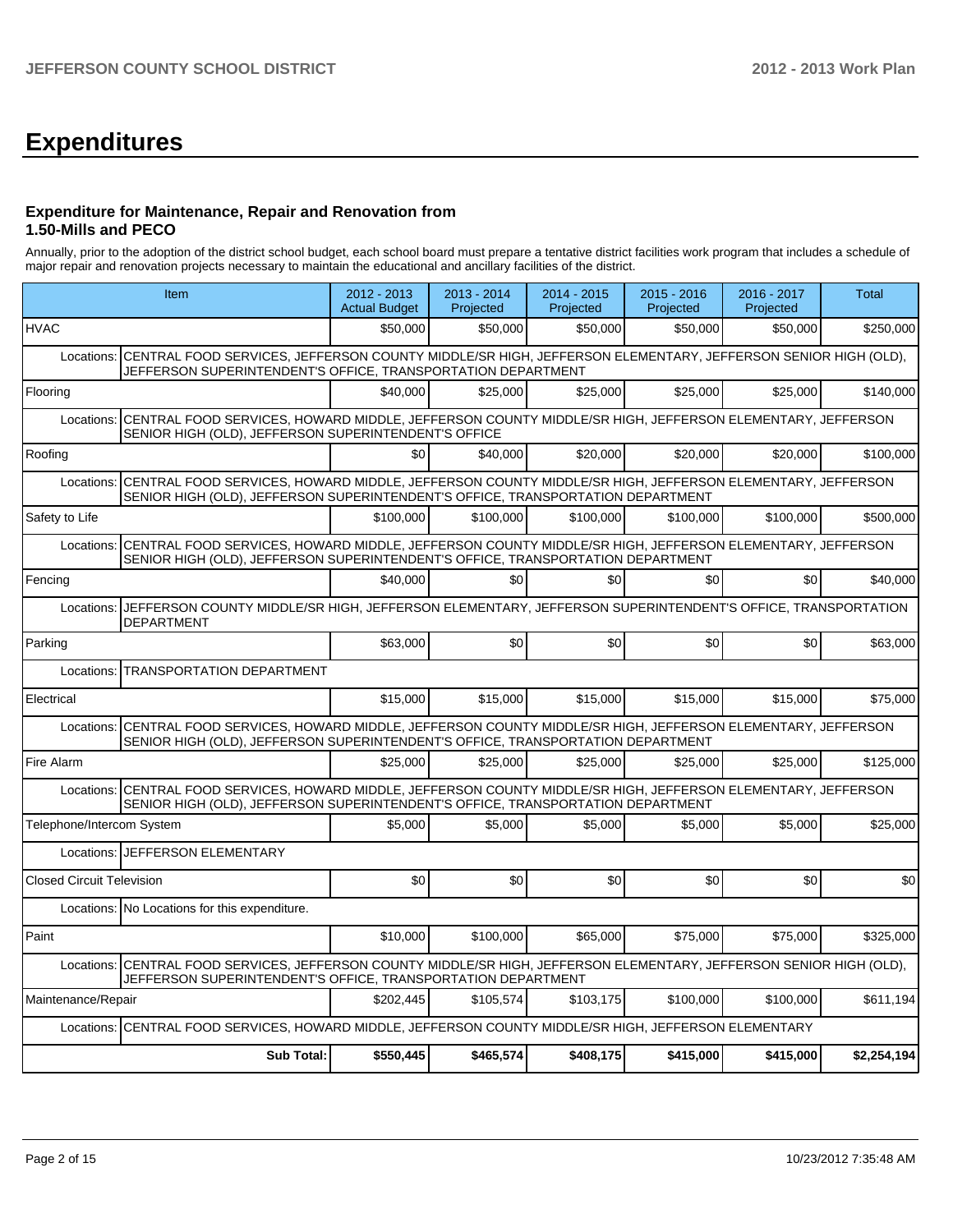# **JEFFERSON COUNTY SCHOOL DISTRICT 2012 - 2013 Work Plan**

| PECO Maintenance Expenditures | \$0       | \$٥       | \$66,928  | \$78,454  | \$86,630  | \$232.012   |
|-------------------------------|-----------|-----------|-----------|-----------|-----------|-------------|
| ا :50 Mill Sub Total.         | \$735,445 | \$968,434 | \$431,247 | \$426,546 | \$328,370 | \$2,890,042 |

|                                                                                                                                                                                                     | Other Items                               | $2012 - 2013$<br><b>Actual Budget</b> | $2013 - 2014$<br>Projected | $2014 - 2015$<br>Projected | $2015 - 2016$<br>Projected | 2016 - 2017<br>Projected | Total       |  |  |
|-----------------------------------------------------------------------------------------------------------------------------------------------------------------------------------------------------|-------------------------------------------|---------------------------------------|----------------------------|----------------------------|----------------------------|--------------------------|-------------|--|--|
| Security Systems                                                                                                                                                                                    |                                           | \$90,000                              | \$90,000                   | \$90,000                   | \$90,000                   | \$0                      | \$360,000   |  |  |
| Locations CENTRAL FOOD SERVICES, HOWARD MIDDLE, JEFFERSON COUNTY MIDDLE/SR HIGH, JEFFERSON ELEMENTARY, JEFFERSON<br>SENIOR HIGH (OLD), JEFFERSON SUPERINTENDENT'S OFFICE, TRANSPORTATION DEPARTMENT |                                           |                                       |                            |                            |                            |                          |             |  |  |
| <b>IRenovation Windows</b>                                                                                                                                                                          |                                           | \$0                                   | \$262,860                  | \$0                        | \$0                        | \$0                      | \$262,860   |  |  |
|                                                                                                                                                                                                     | Locations JEFFERSON COUNTY MIDDLE/SR HIGH |                                       |                            |                            |                            |                          |             |  |  |
| Renovation                                                                                                                                                                                          |                                           | \$95,000                              | \$150,000                  | \$0                        | \$0                        | \$0                      | \$245,000   |  |  |
| Locations JEFFERSON ELEMENTARY, TRANSPORTATION DEPARTMENT                                                                                                                                           |                                           |                                       |                            |                            |                            |                          |             |  |  |
|                                                                                                                                                                                                     | Total:                                    | \$735,445                             | \$968,434                  | \$498,175                  | \$505,000                  | \$415,000                | \$3,122,054 |  |  |

# **Local 1.50 Mill Expenditure For Maintenance, Repair and Renovation**

Anticipated expenditures expected from local funding sources over the years covered by the current work plan.

| Item                                                         | 2012 - 2013<br><b>Actual Budget</b> | 2013 - 2014<br>Projected | $2014 - 2015$<br>Projected | 2015 - 2016<br>Projected | 2016 - 2017<br>Projected | <b>Total</b> |
|--------------------------------------------------------------|-------------------------------------|--------------------------|----------------------------|--------------------------|--------------------------|--------------|
| Remaining Maint and Repair from 1.5 Mills                    | \$735,445                           | \$968,434                | \$431,247                  | \$426,546                | \$328,370                | \$2,890,042  |
| Maintenance/Repair Salaries                                  | \$0                                 | \$0                      | \$0                        | \$0                      | \$0                      | \$0          |
| <b>School Bus Purchases</b>                                  | \$0                                 | \$112,030                | \$112,030                  | \$112,030                | \$0                      | \$336,090    |
| <b>Other Vehicle Purchases</b>                               | \$0                                 | \$0                      | \$30,000                   | \$0                      | \$0                      | \$30,000     |
| Capital Outlay Equipment                                     | \$70,000                            | \$70,000                 | \$70,000                   | \$70,000                 | \$0                      | \$280,000    |
| Rent/Lease Payments                                          | \$266,500                           | \$0                      | \$0                        | \$0                      | \$0                      | \$266,500    |
| <b>COP Debt Service</b>                                      | \$0                                 | \$0                      | \$0                        | \$0                      | \$0                      | \$0          |
| Rent/Lease Relocatables                                      | \$0                                 | \$0                      | \$0                        | \$0                      | \$0                      | \$0          |
| <b>Environmental Problems</b>                                | \$0                                 | \$0                      | \$0                        | \$0                      | \$0                      | \$0          |
| s.1011.14 Debt Service                                       | \$0                                 | \$0                      | \$0                        | \$0                      | \$0                      | \$0          |
| <b>Special Facilities Construction Account</b>               | \$0                                 | \$0                      | \$0                        | \$0                      | \$0                      | \$0          |
| Premiums for Property Casualty Insurance - 1011.71<br>(4a,b) | \$97,329                            | \$97,329                 | \$97,329                   | \$97,329                 | \$0                      | \$389,316    |
| Qualified School Construction Bonds (QSCB)                   | \$0                                 | \$0                      | \$0                        | \$0                      | \$0                      | \$0          |
| Qualified Zone Academy Bonds (QZAB)                          | \$0                                 | \$0                      | \$0                        | \$0                      | \$0                      | \$0          |
| Payment for Copy Machines                                    | \$72,000                            | \$72,000                 | \$72,000                   | \$72,000                 | \$0                      | \$288,000    |
| <b>Enterprise Software</b>                                   | \$10,000                            | \$20,000                 | \$20,000                   | \$20,000                 | \$0                      | \$70,000     |
| <b>Practice Fields</b>                                       | \$25,000                            | \$25,000                 | \$0                        | \$0                      | \$0                      | \$50,000     |
| <b>Acoustic Upgrades</b>                                     | \$40,000                            | \$0                      | \$0                        | \$0                      | \$0                      | \$40,000     |
| Auditorium Remodeling                                        | \$0                                 | \$25,000                 | \$0                        | \$0                      | \$0                      | \$25,000     |
| <b>Local Expenditure Totals:</b>                             | \$1,316,274                         | \$1,389,793              | \$832,606                  | \$797,905                | \$328,370                | \$4,664,948  |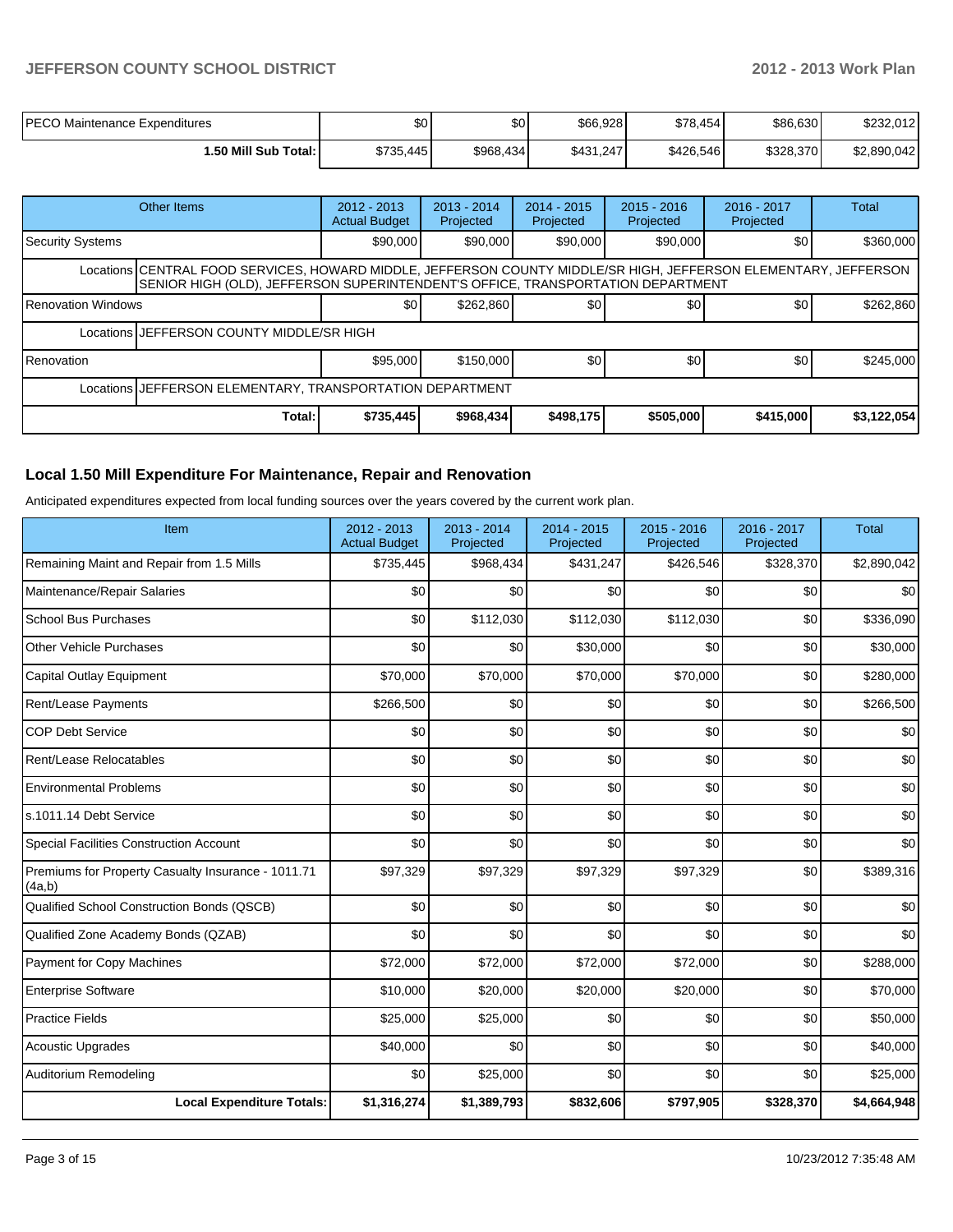# **Revenue**

### **1.50 Mill Revenue Source**

Schedule of Estimated Capital Outlay Revenue from each currently approved source which is estimated to be available for expenditures on the projects included in the tentative district facilities work program. All amounts are NET after considering carryover balances, interest earned, new COP's, 1011.14 and 1011.15 loans, etc. Districts cannot use 1.5-Mill funds for salaries except for those explicitly associated with maintenance/repair projects. (1011.71 (5), F.S.)

| <b>Item</b>                                                                         | Fund | $2012 - 2013$<br><b>Actual Value</b> | $2013 - 2014$<br>Projected | $2014 - 2015$<br>Projected | $2015 - 2016$<br>Projected | 2016 - 2017<br>Projected | Total           |
|-------------------------------------------------------------------------------------|------|--------------------------------------|----------------------------|----------------------------|----------------------------|--------------------------|-----------------|
| (1) Non-exempt property<br>lassessed valuation                                      |      | \$624,692,988                        | \$631,854,266              | \$657,656,152              | \$683,993,132              | \$717,459,203            | \$3,315,655,741 |
| $(2)$ The Millege projected for<br>discretionary capital outlay per<br>ls.1011.71   |      | 1.50                                 | 1.50                       | 1.50                       | 1.50                       | 1.50                     |                 |
| $(3)$ Full value of the 1.50-Mill<br>discretionary capital outlay per<br>ls.1011.71 |      | \$1,049,484                          | \$1,061,515                | \$1,104,862                | \$1,149,108                | \$1,205,331              | \$5,570,300     |
| (4) Value of the portion of the 1.50<br>-Mill ACTUALLY levied                       | 370  | \$899,558                            | \$909,870                  | \$947,025                  | \$984,950                  | \$1,033,141              | \$4,774,544     |
| $(5)$ Difference of lines $(3)$ and $(4)$                                           |      | \$149,926                            | \$151,645                  | \$157,837                  | \$164,158                  | \$172,190                | \$795,756       |

# **PECO Revenue Source**

The figure in the row designated "PECO Maintenance" will be subtracted from funds available for new construction because PECO maintenance dollars cannot be used for new construction.

| Item                                  | Fund | $2012 - 2013$<br><b>Actual Budget</b> | $2013 - 2014$<br>Projected | $2014 - 2015$<br>Projected | $2015 - 2016$<br>Projected | $2016 - 2017$<br>Projected | Total     |
|---------------------------------------|------|---------------------------------------|----------------------------|----------------------------|----------------------------|----------------------------|-----------|
| <b>IPECO New Construction</b>         | 340  | \$O I                                 | \$0                        | \$3,611                    | \$1,223                    | \$0                        | \$4,834   |
| <b>IPECO Maintenance Expenditures</b> |      | \$O I                                 | \$0                        | \$66.928                   | \$78,454                   | \$86,630                   | \$232,012 |
|                                       |      | \$0                                   | \$0                        | \$70,539                   | \$79.677                   | \$86,630                   | \$236,846 |

# **CO & DS Revenue Source**

Revenue from Capital Outlay and Debt Service funds.

| Item                                             | Fund | $2012 - 2013$<br><b>Actual Budget</b> | $2013 - 2014$<br>Projected | $2014 - 2015$<br>Projected | $2015 - 2016$<br>Projected | $2016 - 2017$<br>Projected | Total    |
|--------------------------------------------------|------|---------------------------------------|----------------------------|----------------------------|----------------------------|----------------------------|----------|
| ICO & DS Cash Flow-through<br><b>Distributed</b> | 360  | \$18.755                              | \$18.755                   | \$18.755                   | \$18.755                   | \$18,755                   | \$93,775 |
| ICO & DS Interest on<br>Undistributed CO         | 360  | \$433                                 | \$433                      | \$433                      | \$433                      | \$433                      | \$2,165  |
|                                                  |      | \$19.188                              | \$19.188                   | \$19.188                   | \$19,188                   | \$19,188                   | \$95,940 |

### **Fair Share Revenue Source**

All legally binding commitments for proportionate fair-share mitigation for impacts on public school facilities must be included in the 5-year district work program.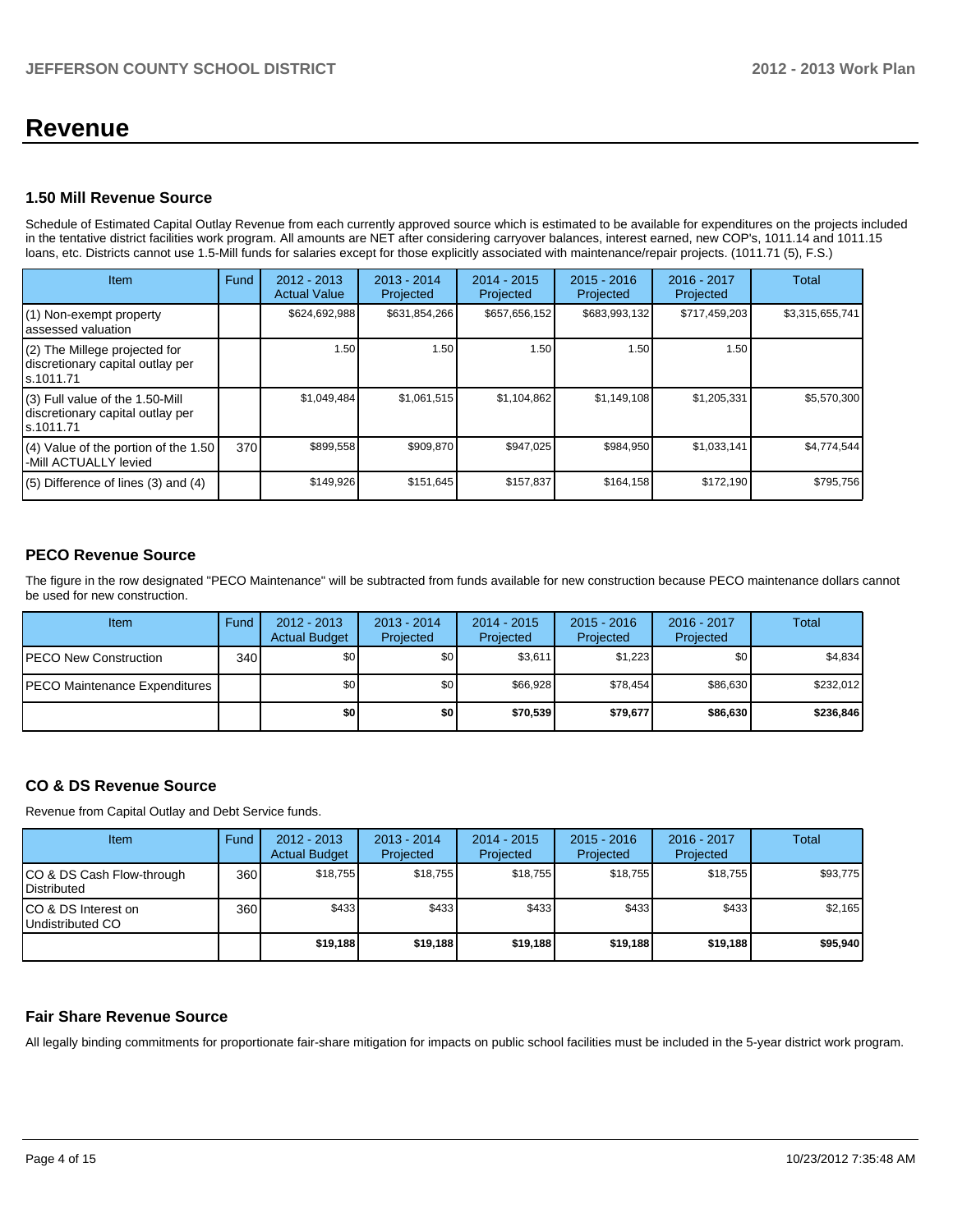Nothing reported for this section.

### **Sales Surtax Referendum**

Specific information about any referendum for a 1-cent or ½-cent surtax referendum during the previous year.

**Did the school district hold a surtax referendum during the past fiscal year 2011 - 2012?**

## No

### **Additional Revenue Source**

Any additional revenue sources

| Item                                                                                                   | 2012 - 2013<br><b>Actual Value</b> | $2013 - 2014$<br>Projected | $2014 - 2015$<br>Projected | $2015 - 2016$<br>Projected | 2016 - 2017<br>Projected | <b>Total</b> |
|--------------------------------------------------------------------------------------------------------|------------------------------------|----------------------------|----------------------------|----------------------------|--------------------------|--------------|
| Proceeds from a s.1011.14/15 F.S. Loans                                                                | \$0                                | \$0                        | \$0                        | \$0                        | \$0                      | \$0          |
| District Bonds - Voted local bond<br>referendum proceeds per s.9, Art VII<br><b>State Constitution</b> | \$0                                | \$0                        | \$0                        | \$0                        | \$0                      | \$0          |
| Proceeds from Special Act Bonds                                                                        | \$0                                | \$0                        | \$0                        | \$0                        | \$0                      | \$0          |
| Estimated Revenue from CO & DS Bond<br>Sale                                                            | \$0                                | \$0                        | \$0                        | \$0                        | \$0                      | \$0          |
| Proceeds from Voted Capital<br>Improvements millage                                                    | \$0                                | \$0                        | \$0                        | \$0                        | \$0                      | \$0          |
| Other Revenue for Other Capital Projects                                                               | \$0                                | \$0                        | \$0                        | \$0                        | \$0                      | \$0          |
| Proceeds from 1/2 cent sales surtax<br>authorized by school board                                      | \$0                                | \$0                        | \$0                        | \$0                        | \$0                      | \$0          |
| Proceeds from local governmental<br>infrastructure sales surtax                                        | \$0                                | \$0                        | \$0                        | \$0                        | \$0                      | \$0          |
| Proceeds from Certificates of<br>Participation (COP's) Sale                                            | \$0                                | \$0                        | \$0                        | \$0                        | \$0                      | \$0          |
| Classrooms First Bond proceeds amount<br>authorized in FY 1997-98                                      | \$70,741                           | \$70,741                   | \$70,741                   | \$70,741                   | \$0                      | \$282,964    |
| <b>Classrooms for Kids</b>                                                                             | \$0                                | \$0                        | \$0                        | \$0                        | \$0                      | \$0          |
| <b>District Equity Recognition</b>                                                                     | \$0                                | \$0                        | \$0                        | \$0                        | \$0                      | \$0          |
| <b>Federal Grants</b>                                                                                  | \$0                                | \$0                        | \$0                        | \$0                        | \$0                      | \$0          |
| Proportionate share mitigation (actual<br>cash revenue only, not in kind donations)                    | \$0                                | \$0                        | \$0                        | \$0                        | \$0                      | \$0          |
| Impact fees received                                                                                   | \$0                                | \$0                        | \$0                        | \$0                        | \$0                      | \$0          |
| Private donations                                                                                      | \$0                                | \$0                        | \$0                        | \$0                        | \$0                      | \$0          |
| Grants from local governments or not-for-<br>profit organizations                                      | \$0                                | \$0                        | \$0                        | \$0                        | \$0                      | \$0          |
| Interest, Including Profit On Investment                                                               | \$0                                | \$0                        | \$0                        | \$0                        | \$0                      | \$0          |
| Revenue from Bonds pledging proceeds<br>from 1 cent or 1/2 cent Sales Surtax                           | \$0                                | \$0                        | \$0                        | \$0                        | \$0                      | \$0          |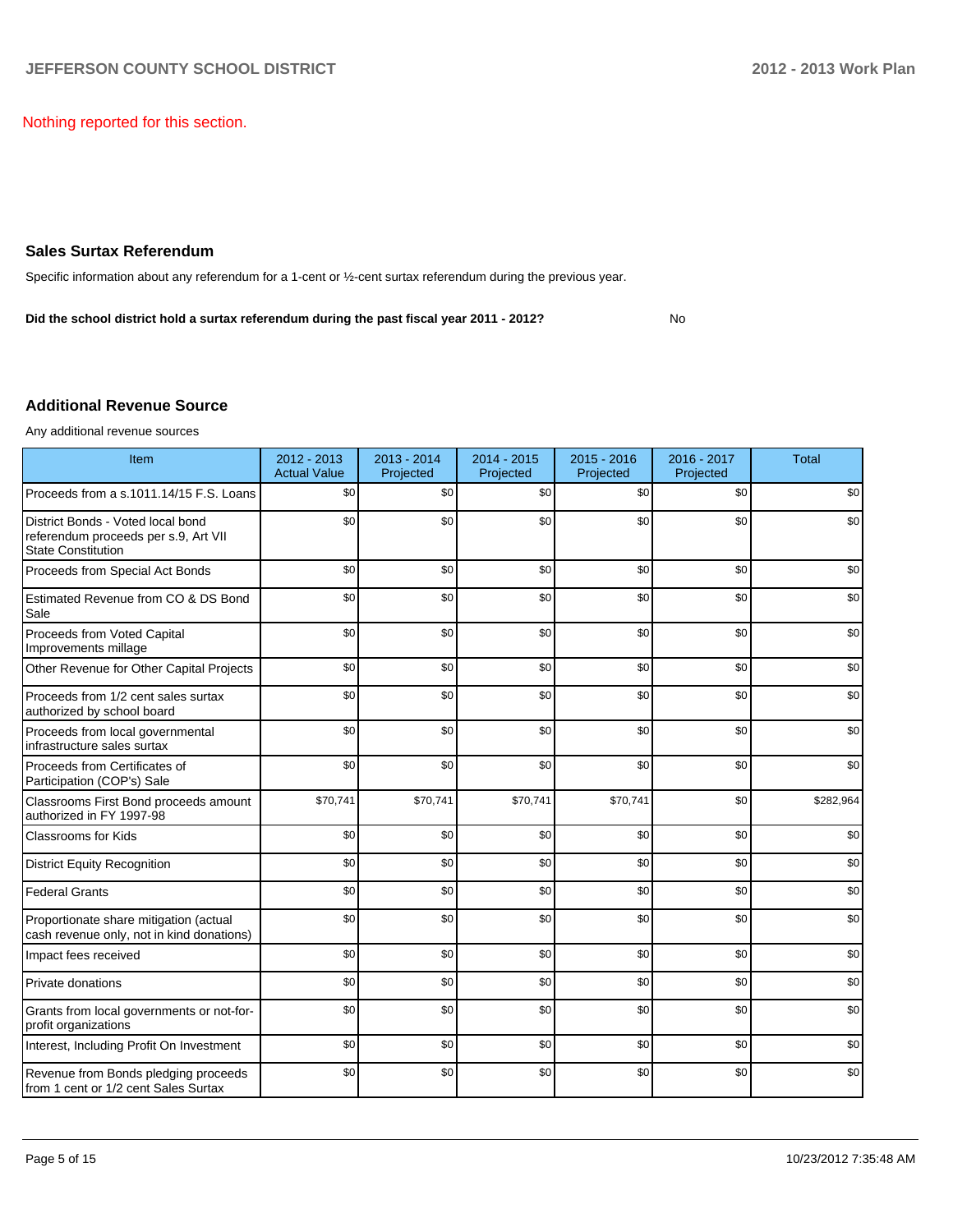# **JEFFERSON COUNTY SCHOOL DISTRICT 2012 - 2013 Work Plan**

| Total Fund Balance Carried Forward                                                                                  | \$1,694,683 | \$895.625        | \$648.578 | \$967.165   | \$0 | \$4,206,051      |
|---------------------------------------------------------------------------------------------------------------------|-------------|------------------|-----------|-------------|-----|------------------|
| General Capital Outlay Obligated Fund<br>Balance Carried Forward From Total<br><b>IFund Balance Carried Forward</b> | \$0         | \$0 <sub>1</sub> | \$0       | \$0         | \$0 | \$0              |
| Special Facilities Construction Account                                                                             | \$0         | \$0 <sub>1</sub> | \$0       | \$0         | \$0 | \$0              |
| 10ne Cent - 1/2 Cent Sales Surtax Debt<br>I Service From Total Fund Balance Carried<br><b>IForward</b>              | \$0         | \$0              | \$0       | \$0         | \$0 | \$0              |
| Capital Outlay Projects Funds Balance<br>Carried Forward From Total Fund<br><b>IBalance Carried Forward</b>         | \$0         | \$0              | \$0       | \$0         | \$0 | \$0 <sub>1</sub> |
| <b>Subtotal</b>                                                                                                     | \$1,765,424 | \$966,366        | \$719,319 | \$1,037,906 | \$0 | \$4,489,015      |

# **Total Revenue Summary**

| <b>Item Name</b>                                            | $2012 - 2013$<br><b>Budget</b> | $2013 - 2014$<br>Projected | $2014 - 2015$<br>Projected | $2015 - 2016$<br>Projected | 2016 - 2017<br>Projected | <b>Five Year Total</b> |
|-------------------------------------------------------------|--------------------------------|----------------------------|----------------------------|----------------------------|--------------------------|------------------------|
| Local 1.5 Mill Discretionary Capital Outlay<br>Revenue      | \$899,558                      | \$909.870                  | \$947,025                  | \$984,950                  | \$1,033,141              | \$4,774,544            |
| IPECO and 1.5 Mill Maint and Other 1.5<br>Mill Expenditures | (\$1,316,274)                  | (S1, 389, 793)             | (\$832,606)                | (\$797,905)                | (\$328,370)              | (\$4,664,948)          |
| <b>IPECO Maintenance Revenue</b>                            | \$0                            | \$0                        | \$66,928                   | \$78,454                   | \$86,630                 | \$232,012              |
| <b>Available 1.50 Mill for New</b><br><b>Construction</b>   | ( \$416, 716)                  | ( \$479, 923)              | \$114,419                  | \$187,045                  | \$704.771                | \$109,596              |

| <b>Item Name</b>                      | $2012 - 2013$<br><b>Budget</b> | $2013 - 2014$<br>Projected | 2014 - 2015<br>Projected | $2015 - 2016$<br>Projected | 2016 - 2017<br>Projected | <b>Five Year Total</b> |
|---------------------------------------|--------------------------------|----------------------------|--------------------------|----------------------------|--------------------------|------------------------|
| ICO & DS Revenue                      | \$19,188                       | \$19,188                   | \$19,188                 | \$19,188                   | \$19,188                 | \$95,940               |
| <b>IPECO New Construction Revenue</b> | \$0                            | \$0                        | \$3,611                  | \$1,223                    | \$0                      | \$4,834                |
| Other/Additional Revenue              | \$1,765,424                    | \$966,366                  | \$719.319                | \$1,037,906                | \$0                      | \$4,489,015            |
| <b>Total Additional Revenue</b>       | \$1,784,612                    | \$985,554                  | \$742,118                | \$1,058,317                | \$19,188                 | \$4,589,789            |
| <b>Total Available Revenue</b>        | \$1,367,896                    | \$505.631                  | \$856,537                | \$1,245,362                | \$723.959                | \$4,699,385            |

# **Project Schedules**

# **Capacity Project Schedules**

A schedule of capital outlay projects necessary to ensure the availability of satisfactory classrooms for the projected student enrollment in K-12 programs.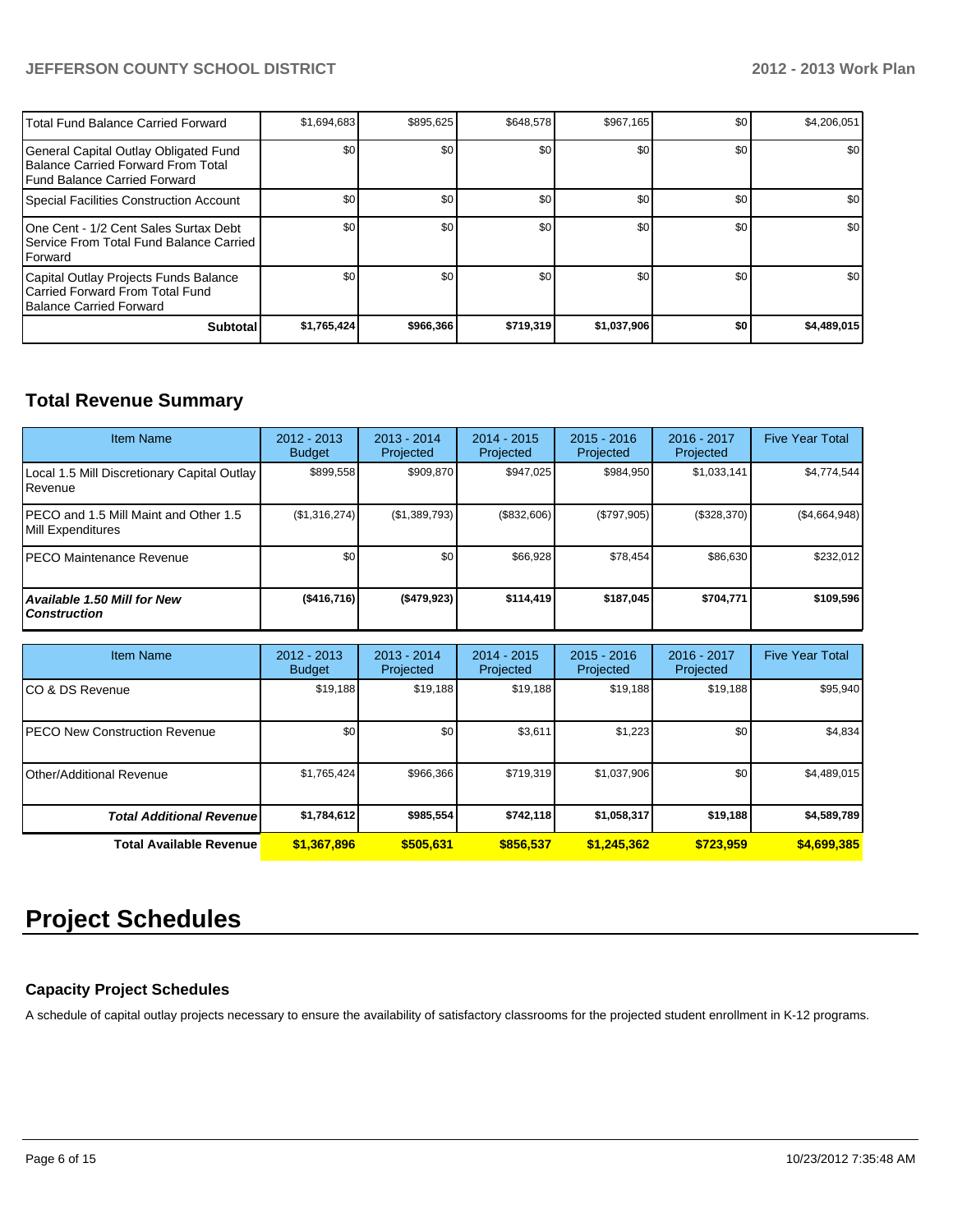Nothing reported for this section.

| <b>Planned Cost:</b>     |  |  |  |
|--------------------------|--|--|--|
| <b>Student Stations:</b> |  |  |  |
| <b>Total Classrooms:</b> |  |  |  |
| Gross Sq Ft:             |  |  |  |

#### **Other Project Schedules**

Major renovations, remodeling, and additions of capital outlay projects that do not add capacity to schools.

Nothing reported for this section.

# **Additional Project Schedules**

Any projects that are not identified in the last approved educational plant survey.

| <b>Project Description</b>                              | Location  | <b>Num</b> | $2012 - 2013$<br>Classroom Actual Budget | $2013 - 2014$<br>Projected | 2014 - 2015<br>Projected | $2015 - 2016$<br>Projected | 2016 - 2017<br>Projected | Total           | <b>Funded</b> |
|---------------------------------------------------------|-----------|------------|------------------------------------------|----------------------------|--------------------------|----------------------------|--------------------------|-----------------|---------------|
| Major emergency<br>'repairs and renovations. ELEMENTARY | JEFFERSON |            | \$1.367.896                              | \$505.631                  | \$856,537                | \$1.245.362                | \$723.959                | \$4.699.385 Yes |               |
|                                                         |           |            | \$1.367.896                              | \$505.631                  | \$856,537                | \$1.245.362                | \$723.959                | \$4,699,385     |               |

### **Non Funded Growth Management Project Schedules**

Schedule indicating which projects, due to planned development, that CANNOT be funded from current revenues projected over the next five years.

Nothing reported for this section.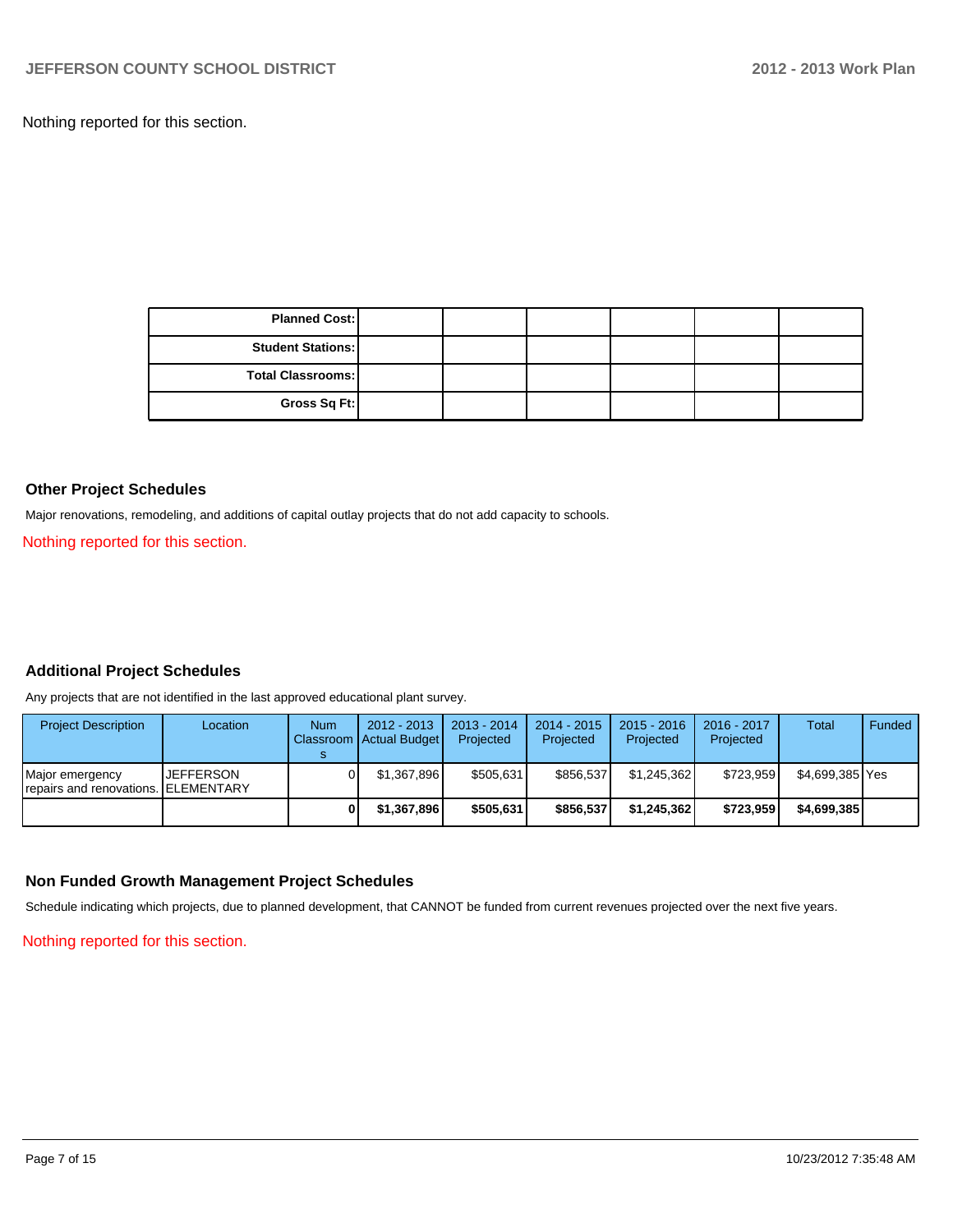# **Tracking**

# **Capacity Tracking**

| Location                                    | $2012 -$<br>2013 Satis.<br>Stu. Sta. | Actual<br>$2012 -$<br><b>2013 FISH</b><br>Capacity | Actual<br>$2011 -$<br>2012<br><b>COFTE</b> | # Class<br><b>Rooms</b> | Actual<br>Average<br>$2012 -$<br>2013 Class<br><b>Size</b> | Actual<br>$2012 -$<br>2013<br><b>Utilization</b> | <b>New</b><br>Stu.<br>Capacity | <b>New</b><br>Rooms to<br>be<br>Added/Re<br>moved | Projected<br>$2016 -$<br>2017<br><b>COFTE</b> | Projected<br>$2016 -$<br>2017<br><b>Utilization</b> | Projected<br>$2016 -$<br>2017 Class<br><b>Size</b> |
|---------------------------------------------|--------------------------------------|----------------------------------------------------|--------------------------------------------|-------------------------|------------------------------------------------------------|--------------------------------------------------|--------------------------------|---------------------------------------------------|-----------------------------------------------|-----------------------------------------------------|----------------------------------------------------|
| <b>JEFFERSON SENIOR</b><br>HIGH (OLD)       | 169                                  | 169                                                | 15                                         | 10 <sub>1</sub>         |                                                            | $9.00\%$                                         |                                |                                                   | 0                                             | 0.00%                                               | 0                                                  |
| HOWARD MIDDLE                               | 906                                  | 0                                                  |                                            | 42                      | ΩI                                                         | $0.00\%$                                         | 40                             |                                                   | $\Omega$                                      | $0.00\%$                                            | $\mathbf 0$                                        |
| <b>JEFFERSON</b><br>IELEMENTARY             | 802                                  | 802                                                | 559                                        | 44                      | 13                                                         | 70.00 %                                          |                                |                                                   | 358                                           | 45.00 %                                             | 8                                                  |
| IJEFFERSON COUNTY<br><b>IMIDDLE/SR HIGH</b> | 957                                  | 861                                                | 430                                        | 41                      | 10 <sup>1</sup>                                            | $50.00\%$                                        |                                |                                                   | 563                                           | 65.00 %                                             | 14                                                 |
|                                             | 2,834                                | 1,832                                              | 1,005                                      | 137                     |                                                            | 54.84 %                                          | 40                             | ſ                                                 | 921                                           | 49.20%                                              | $\overline{7}$                                     |

The COFTE Projected Total (921) for 2016 - 2017 must match the Official Forecasted COFTE Total (921 ) for 2016 - 2017 before this section can be completed. In the event that the COFTE Projected Total does not match the Official forecasted COFTE, then the Balanced Projected COFTE Table should be used to balance COFTE.

| Projected COFTE for 2016 - 2017 |                 |  |  |  |  |
|---------------------------------|-----------------|--|--|--|--|
| Elementary (PK-3)               | 358             |  |  |  |  |
| Middle $(4-8)$                  | 357             |  |  |  |  |
| High (9-12)                     | 206             |  |  |  |  |
|                                 | 92 <sub>1</sub> |  |  |  |  |
|                                 |                 |  |  |  |  |

| <b>Grade Level Type</b> | <b>Balanced Projected</b><br>COFTE for 2016 - 2017 |
|-------------------------|----------------------------------------------------|
| Elementary (PK-3)       |                                                    |
| Middle $(4-8)$          |                                                    |
| High (9-12)             |                                                    |
|                         |                                                    |

# **Relocatable Replacement**

Number of relocatable classrooms clearly identified and scheduled for replacement in the school board adopted financially feasible 5-year district work program.

| -ocation                               | $2012 - 2013$ | $2013 - 2014$ | 2014 - 2015   2015 - 2016   2016 - 2017 | Year 5 Total |
|----------------------------------------|---------------|---------------|-----------------------------------------|--------------|
| <b>Total Relocatable Replacements:</b> |               |               |                                         | 0            |

# **Charter Schools Tracking**

Information regarding the use of charter schools.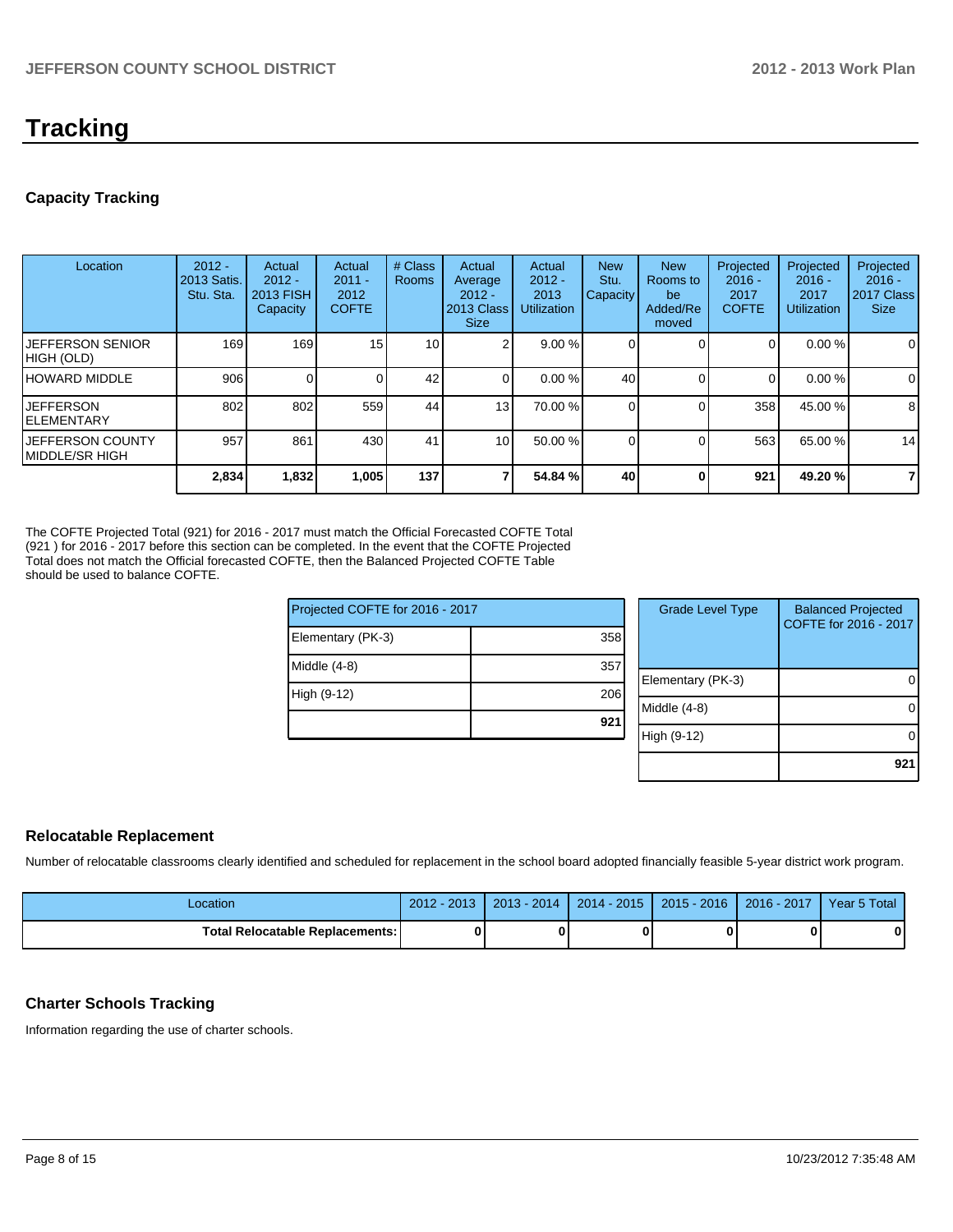Nothing reported for this section.

## **Special Purpose Classrooms Tracking**

The number of classrooms that will be used for certain special purposes in the current year, by facility and type of classroom, that the district will, 1), not use for educational purposes, and 2), the co-teaching classrooms that are not open plan classrooms and will be used for educational purposes.

| School                                 | <b>School Type</b>                   | # of Elementary<br>K-3 Classrooms I | # of Middle 4-8<br><b>Classrooms</b> | # of High $9-12$<br><b>Classrooms</b> | # of $ESE$<br><b>Classrooms</b> | # of Combo<br><b>Classrooms</b> | Total<br><b>Classrooms</b> |
|----------------------------------------|--------------------------------------|-------------------------------------|--------------------------------------|---------------------------------------|---------------------------------|---------------------------------|----------------------------|
| <b>Total Educational Classrooms: I</b> |                                      |                                     |                                      |                                       |                                 |                                 | 01                         |
|                                        |                                      |                                     |                                      |                                       |                                 |                                 |                            |
| School                                 | <b>School Type</b>                   | # of Elementary<br>K-3 Classrooms   | # of Middle 4-8<br><b>Classrooms</b> | # of High $9-12$<br><b>Classrooms</b> | # of $ESE$<br>Classrooms        | # of Combo<br><b>Classrooms</b> | Total<br><b>Classrooms</b> |
|                                        | <b>Total Co-Teaching Classrooms:</b> |                                     |                                      |                                       |                                 |                                 | 01                         |

### **Infrastructure Tracking**

**Necessary offsite infrastructure requirements resulting from expansions or new schools. This section should include infrastructure information related to capacity project schedules and other project schedules (Section 4).**

Not Specified

**Proposed location of planned facilities, whether those locations are consistent with the comprehensive plans of all affected local governments, and recommendations for infrastructure and other improvements to land adjacent to existing facilities. Provisions of 1013.33(12), (13) and (14) and 1013.36 must be addressed for new facilities planned within the 1st three years of the plan (Section 5).**

Not Specified

**Consistent with Comp Plan?** No

### **Net New Classrooms**

The number of classrooms, by grade level and type of construction, that were added during the last fiscal year.

| List the net new classrooms added in the 2011 - 2012 fiscal year.                                                                                       |                              |                          |                                |                                                                        | List the net new classrooms to be added in the 2012 - 2013 fiscal<br>Ivear. |                             |                                 |                        |
|---------------------------------------------------------------------------------------------------------------------------------------------------------|------------------------------|--------------------------|--------------------------------|------------------------------------------------------------------------|-----------------------------------------------------------------------------|-----------------------------|---------------------------------|------------------------|
| "Classrooms" is defined as capacity carrying classrooms that are added to increase<br>capacity to enable the district to meet the Class Size Amendment. |                              |                          |                                | Totals for fiscal year 2012 - 2013 should match totals in Section 15A. |                                                                             |                             |                                 |                        |
| Location                                                                                                                                                | $2011 - 2012$ #<br>Permanent | 2011 - 2012 #<br>Modular | $2011 - 2012$ #<br>Relocatable | $2011 - 2012$<br>Total                                                 | $2012 - 2013$ #<br>Permanent                                                | $2012 - 2013 \#$<br>Modular | $2012 - 2013 \#$<br>Relocatable | $2012 - 2013$<br>Total |
| Elementary (PK-3)                                                                                                                                       |                              |                          |                                |                                                                        |                                                                             |                             |                                 | $\Omega$               |
| Middle (4-8)                                                                                                                                            |                              |                          |                                |                                                                        |                                                                             |                             |                                 | $\Omega$               |
| High (9-12)                                                                                                                                             |                              |                          |                                |                                                                        |                                                                             |                             |                                 | 0                      |
|                                                                                                                                                         |                              |                          |                                |                                                                        |                                                                             |                             |                                 | 0                      |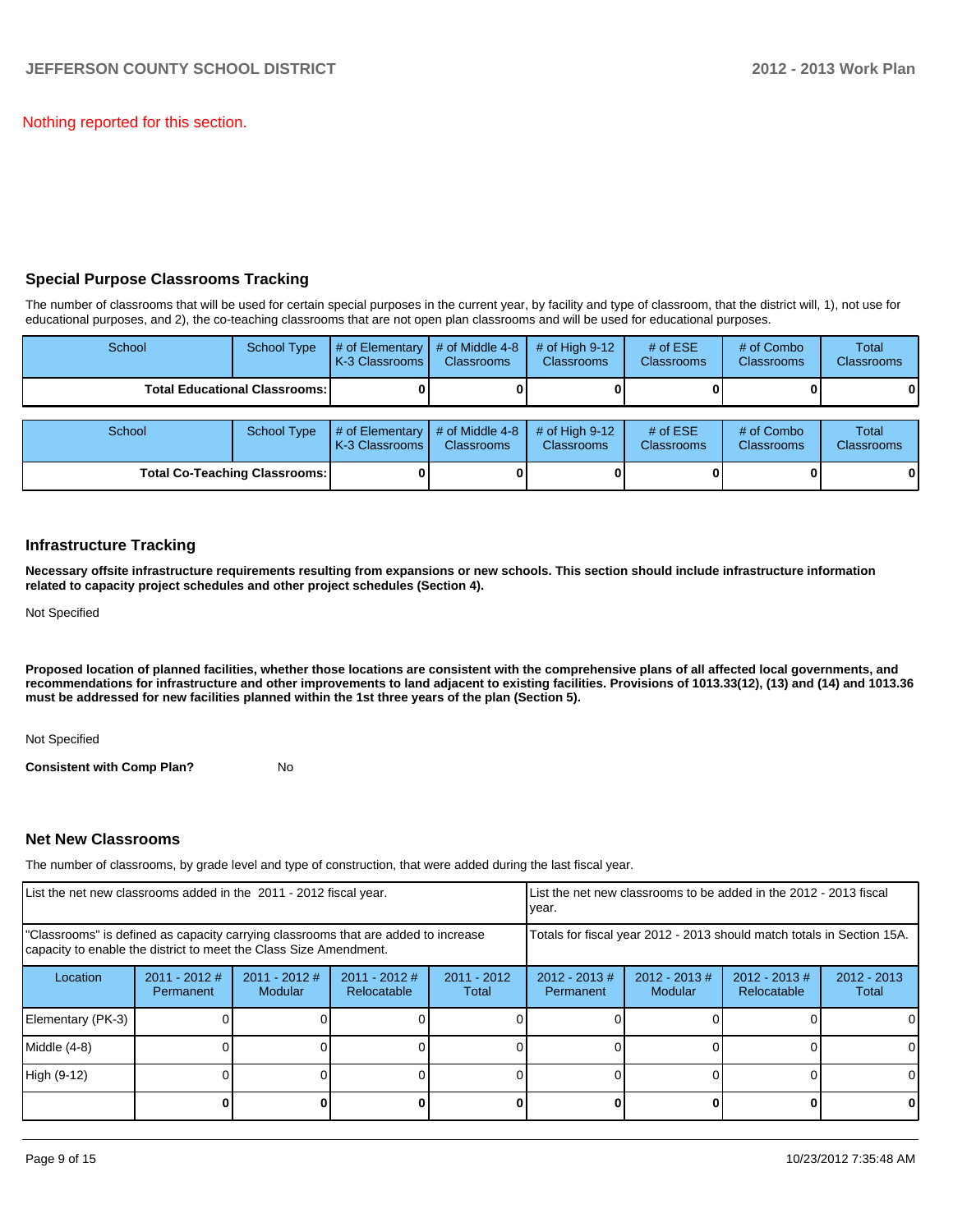## **Relocatable Student Stations**

Number of students that will be educated in relocatable units, by school, in the current year, and the projected number of students for each of the years in the workplan.

| <b>Site</b>                                 | $2012 - 2013$    | $2013 - 2014$ | $2014 - 2015$ | $2015 - 2016$ | $2016 - 2017$ | 5 Year Average |
|---------------------------------------------|------------------|---------------|---------------|---------------|---------------|----------------|
| IJEFFERSON COUNTY MIDDLE/SR HIGH            |                  |               |               |               |               | $\mathbf 0$    |
| JEFFERSON SENIOR HIGH (OLD)                 |                  |               |               |               |               | 0              |
| IHOWARD MIDDLE                              |                  |               |               |               |               | 0              |
| <b>JEFFERSON ELEMENTARY</b>                 | 118 <sup>1</sup> | 118           | 118           | 118           | 118           | 118            |
|                                             |                  |               |               |               |               |                |
| Totals for JEFFERSON COUNTY SCHOOL DISTRICT |                  |               |               |               |               |                |
| Total students in relocatables by year.     | 118              | 118           | 118           | 118           | 118 l         | 118            |

| Total students in relocatables by year.           | 118 | 118    | 118     | 118    | 118 I | 118 I |
|---------------------------------------------------|-----|--------|---------|--------|-------|-------|
| Total number of COFTE students projected by year. | 947 | 937    | 928     | 919    | 921 l | 930 I |
| Percent in relocatables by year.                  | 12% | 13 % l | $13 \%$ | $13\%$ | 13%   | 13 %  |

# **Leased Facilities Tracking**

Exising leased facilities and plans for the acquisition of leased facilities, including the number of classrooms and student stations, as reported in the educational plant survey, that are planned in that location at the end of the five year workplan.

| Location                               | # of Leased<br>Classrooms 2012 -<br>2013 | <b>FISH Student</b><br><b>Stations</b> | Owner | # of Leased<br>Classrooms 2016 -<br>2017 | <b>FISH Student</b><br><b>Stations</b> |
|----------------------------------------|------------------------------------------|----------------------------------------|-------|------------------------------------------|----------------------------------------|
| JEFFERSON SENIOR HIGH (OLD)            |                                          |                                        |       |                                          | 01                                     |
| HOWARD MIDDLE                          |                                          |                                        |       |                                          | ΟI                                     |
| <b>IJEFFERSON ELEMENTARY</b>           |                                          |                                        |       |                                          | ΟI                                     |
| <b>JEFFERSON COUNTY MIDDLE/SR HIGH</b> |                                          |                                        |       |                                          | ΩI                                     |
|                                        |                                          |                                        |       |                                          | 01                                     |

### **Failed Standard Relocatable Tracking**

Relocatable units currently reported by school, from FISH, and the number of relocatable units identified as 'Failed Standards'.

Nothing reported for this section.

# **Planning**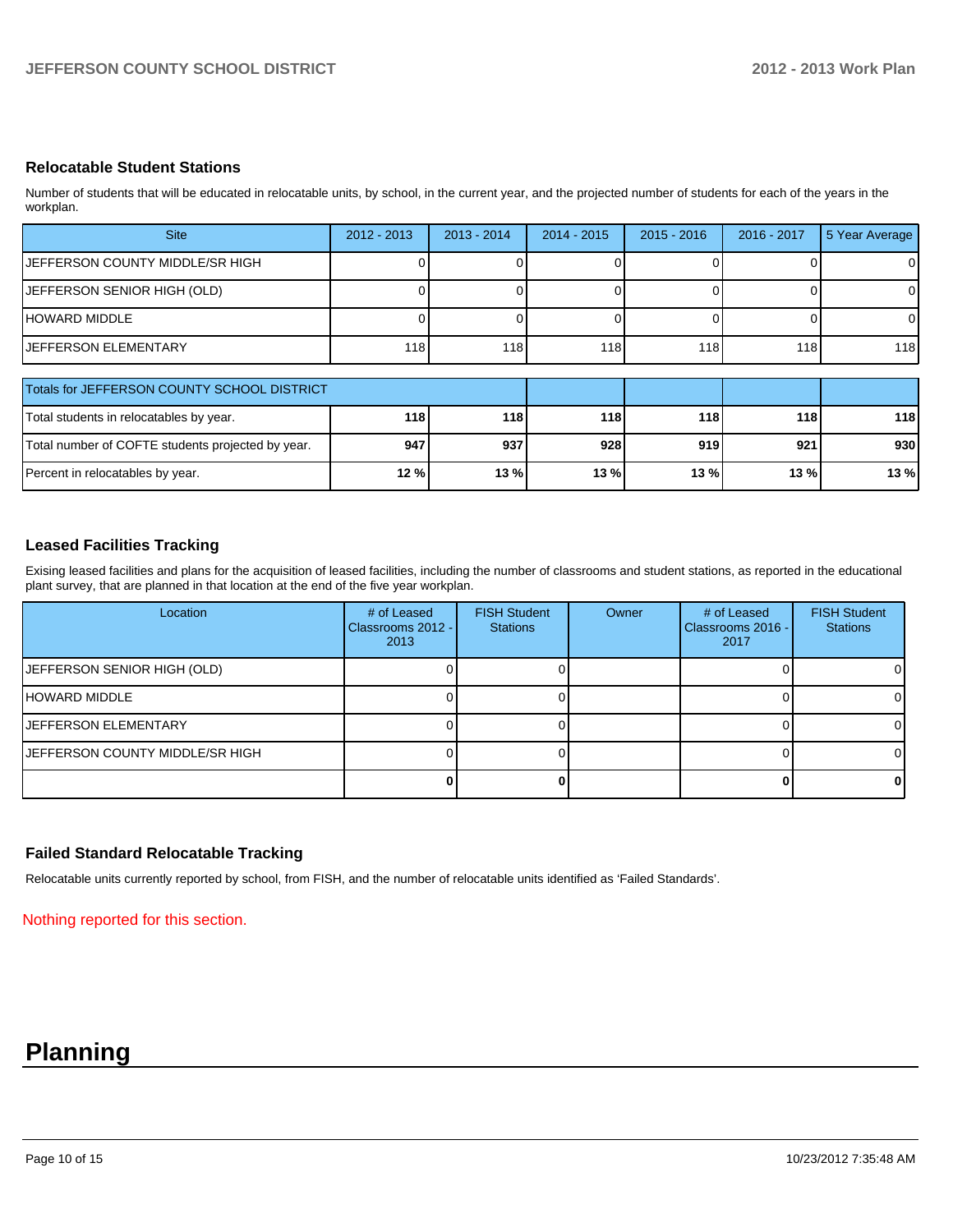### **Class Size Reduction Planning**

**Plans approved by the school board that reduce the need for permanent student stations such as acceptable school capacity levels, redistricting, busing, year-round schools, charter schools, magnet schools, public-private partnerships, multitrack scheduling, grade level organization, block scheduling, or other alternatives.**

The School District of Jefferson has sufficient student stations to implement the Constitutional requirements for class size throughout the planning period.

### **School Closure Planning**

**Plans for the closure of any school, including plans for disposition of the facility or usage of facility space, and anticipated revenues.**

No School closures are planned.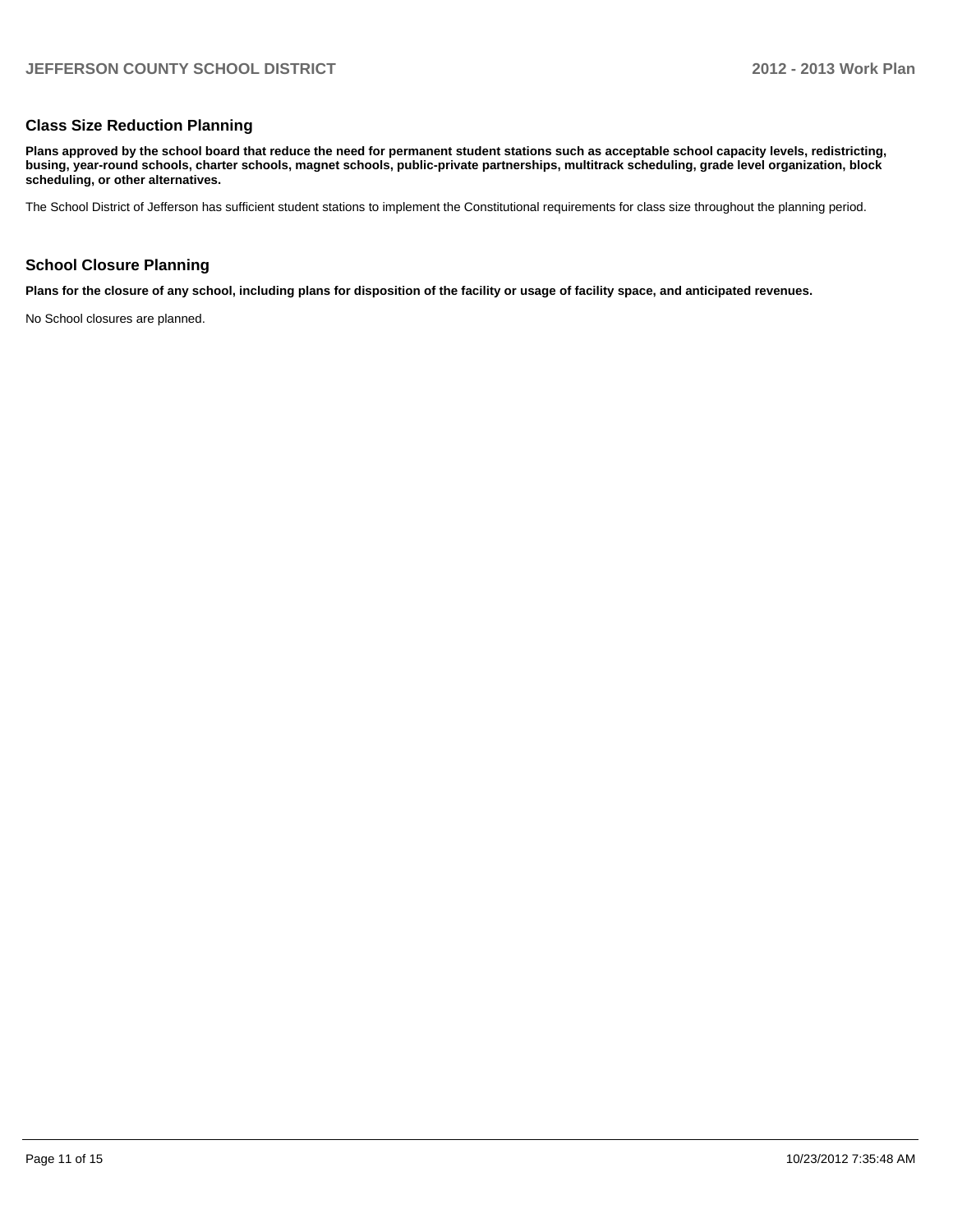Five Year Survey - Ten Year Capacity **10/23/2012** JEFFERSON COUNTY SCHOOL DISTRICT

**Schedule of capital outlay projects projected to ensure the availability of satisfactory student stations for the projected student enrollment in K - 12 programs for the future 5 years beyond the 5-year district facilities work program.**

No items meet the criteria.

Five Year Survey - Ten Year Infrastructure **10/23/2012** JEFFERSON COUNTY SCHOOL DISTRICT

**Proposed Location of Planned New, Remodeled, or New Additions to Facilities in 6 thru 10 out years (Section 28).**

## No items meet the criteria.

**Plans for closure of any school, including plans for disposition of the facility or usage of facility space, and anticipated revenues in the 6 thru 10 out years (Section 29).**

No items meet the criteria.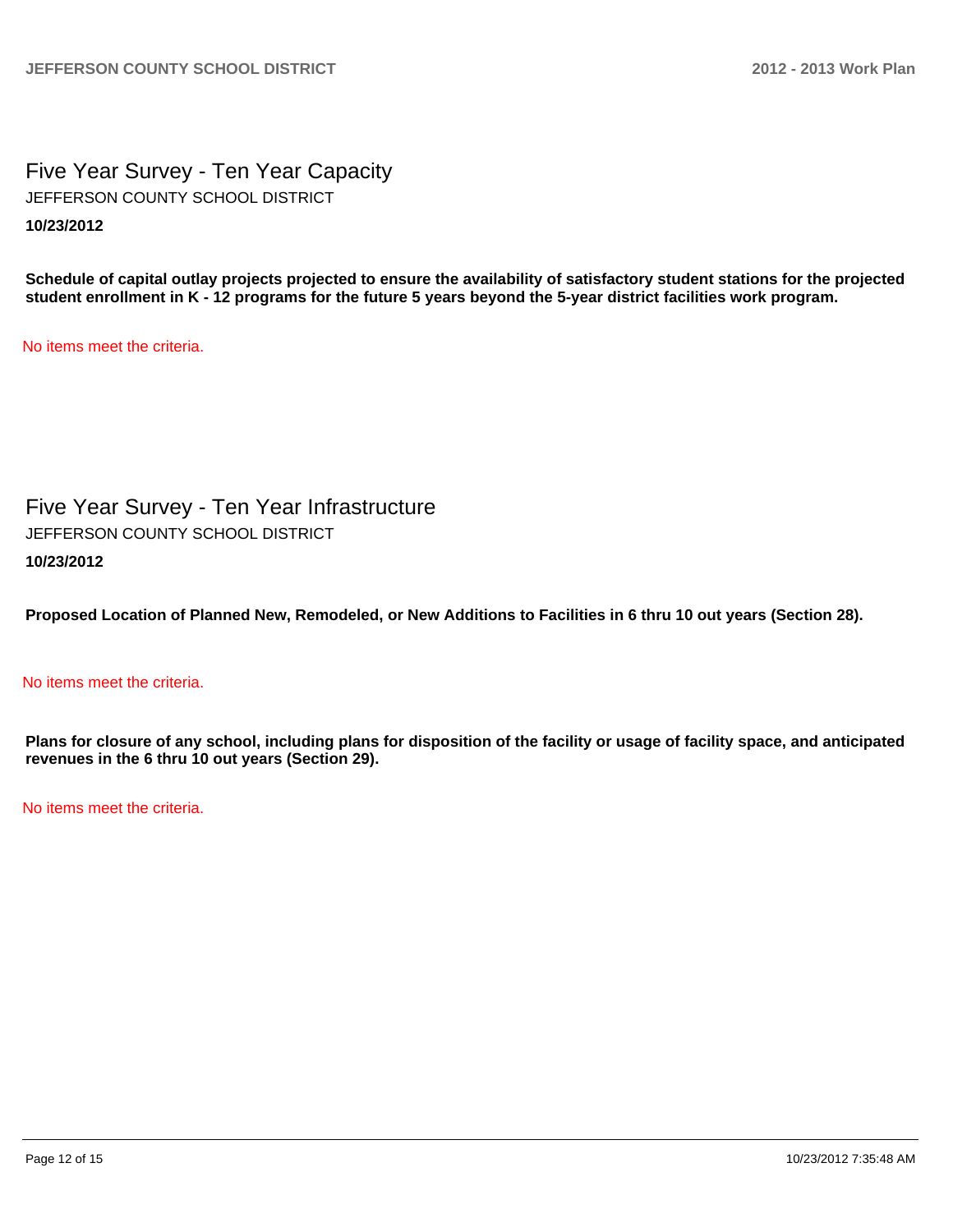# Five Year Survey - Ten Year Maintenance **10/23/2012** JEFFERSON COUNTY SCHOOL DISTRICT

**District projects and locations regarding the projected need for major renovation, repair, and maintenance projects within the district in years 6 - 10 beyond the projects plans detailed in the five years covered by the work plan.**

No items match the criteria.

# Five Year Survey - Ten Year Utilization

JEFFERSON COUNTY SCHOOL DISTRICT

# **10/23/2012**

**Schedule of planned capital outlay projects identifying the standard grade groupings, capacities, and planned utilization rates of future educational facilities of the district for both permanent and relocatable facilities.**

| <b>Grade Level</b><br>Projections | <b>FISH Student</b><br><b>Stations</b> | <b>Actual FISH</b><br>Capacity | Actual<br><b>COFTE</b> | Actual<br><b>Utilization</b> | Actual new<br><b>Student</b><br>Capacity to be<br>added/remove | Projected<br><b>COFTE</b> | Projected<br><b>Utilization</b> |
|-----------------------------------|----------------------------------------|--------------------------------|------------------------|------------------------------|----------------------------------------------------------------|---------------------------|---------------------------------|
| Elementary -<br>District Totals   | 1,789                                  | 1,789                          | 597.50                 | 33.40 %                      |                                                                |                           | 0.00%                           |
| Middle - District<br>Totals       | 957                                    | 861                            | 438.51                 | 50.93 %                      |                                                                |                           | 0.00%                           |
| High - District<br>Totals         |                                        | 0                              | 0.00                   | 0.00 %                       |                                                                | 0                         | 0.00%                           |
| Other - ESE, etc                  | 873                                    | 873                            | 22.98                  | 2.63%                        |                                                                |                           | 0.00%                           |
|                                   | 3,619                                  | 3,523                          | 1,058.99               | 30.06 %                      |                                                                |                           | 0.00%                           |

**Combination schools are included with the middle schools for student stations, capacity, COFTE and utilization purposes because these facilities all have a 90% utilization factor. Use this space to explain or define the grade groupings for combination schools.**

No comments to report.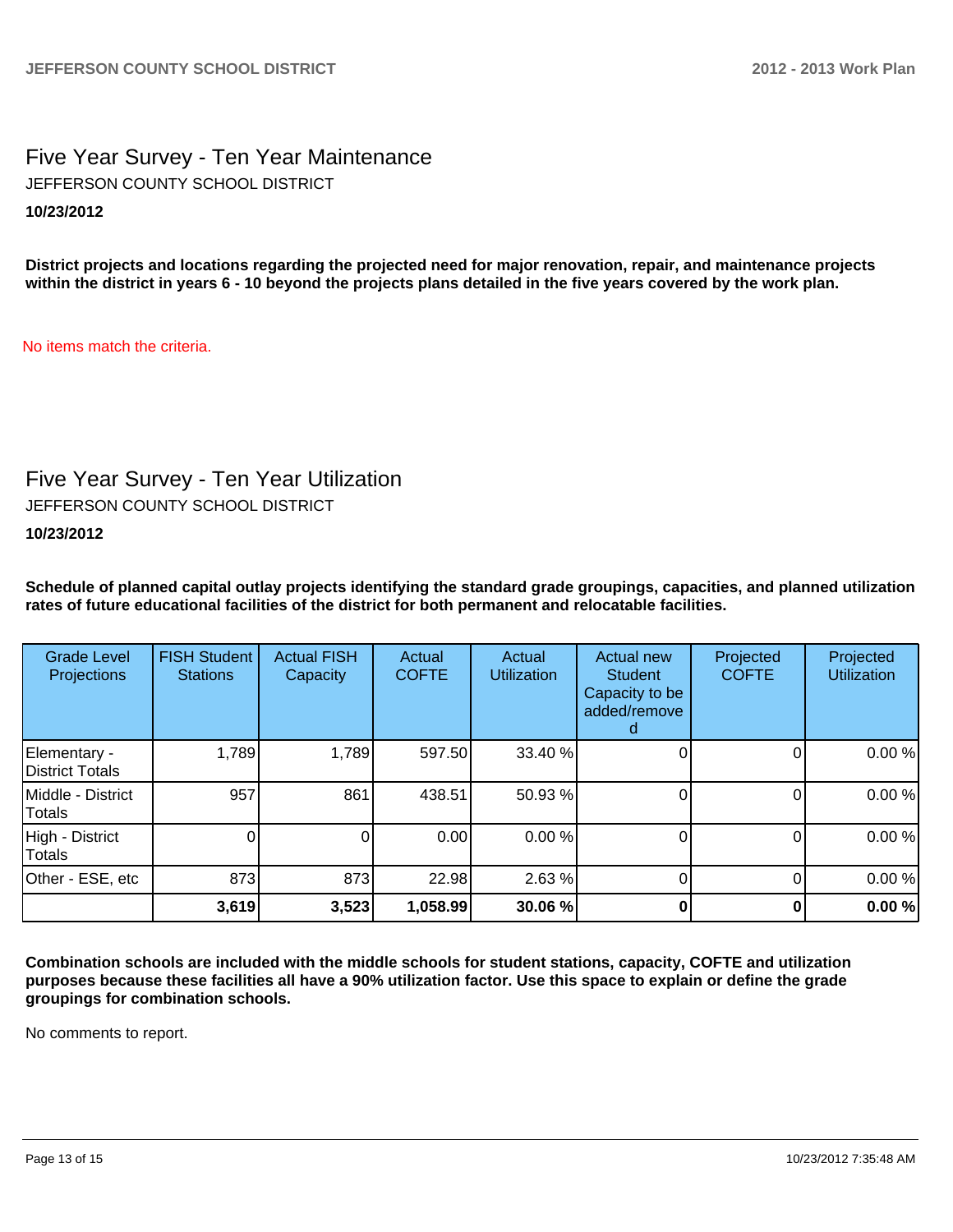Five Year Survey - Twenty Year Capacity **10/23/2012** JEFFERSON COUNTY SCHOOL DISTRICT

**Schedule of capital outlay projects projected to ensure the availability of satisfactory student stations for the projected student enrollment in K - 12 programs for the future 11 - 20 years beyond the 5-year district facilities work program.**

No items match the criteria.

Five Year Survey - Twenty Year Infrastructure

JEFFERSON COUNTY SCHOOL DISTRICT

**10/23/2012**

**Proposed Location of Planned New, Remodeled, or New Additions to Facilities in the 11 through 20 out years (Section 28).**

No items meet the criteria.

**Plans for closure of any school, including plans for disposition of the facility or usage of facility space, and anticipated revenues in the 11 through 20 out years (Section 29).**

No items meet the criteria.